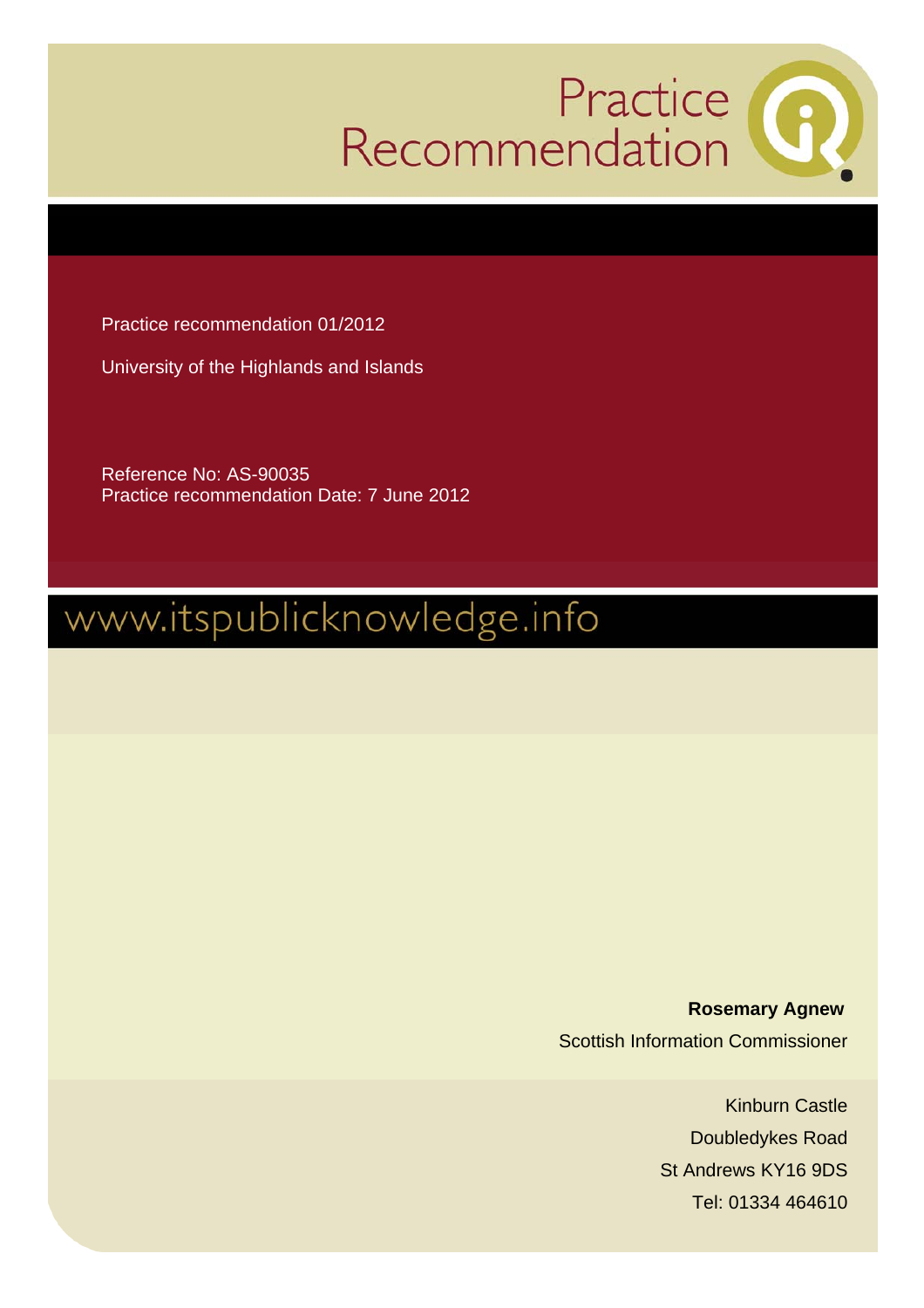

# **Background**

This Practice Recommendation is given to the University of the Highlands and Islands (UHI) by the Commissioner under section 44(1) of the Freedom of Information (Scotland) Act 2002 (FOISA) following an assessment of UHI's practice in relation to the exercise of its functions under FOISA and the Environmental Information (Scotland) Regulations 2004 (the EIRs), carried out on the Commissioner's behalf under section 43(3) of FOISA on 21 and 22 February 2012. The Practice Recommendation specifies the provisions of the Scottish Ministers' Code of Practice on the discharge of functions by public authorities under FOISA and the EIRs (the Code) with which, in the Commissioner's opinion, UHI does not conform, and the steps the Commissioner considers UHI ought to take in order to conform with these provisions. By virtue of regulation 18(5) and (6) of the EIRs, section 44(1) of FOISA applies to the Code as issued under both section 60 of FOISA and regulation 18 of the EIRs.

In the Commissioner's opinion, UHI's practice does not conform with the provisions of the Code in relation to:

- training
- management and culture
- procedures to be followed in handling information requests
- the review process
- monitoring systems

all as more particularly detailed below. She considers that UHI ought to take the steps detailed below to conform in these areas.

# **Specific areas of failure to conform**

#### **Training**

Paragraph 1.1 of Part 2 of the Code states that authorities should provide training to ensure that their staff have sufficient knowledge of the regimes established under FOISA and the EIRs. This should enable staff to:

- explain the procedures the authority has in place for complying with the regimes
- explain the key provisions of the regimes to potential applicants
- provide guidance on access to information for which the authority knows there is particular demand.

#### *Findings*

The Commissioner has found that UHI's practice does not conform with the recommended best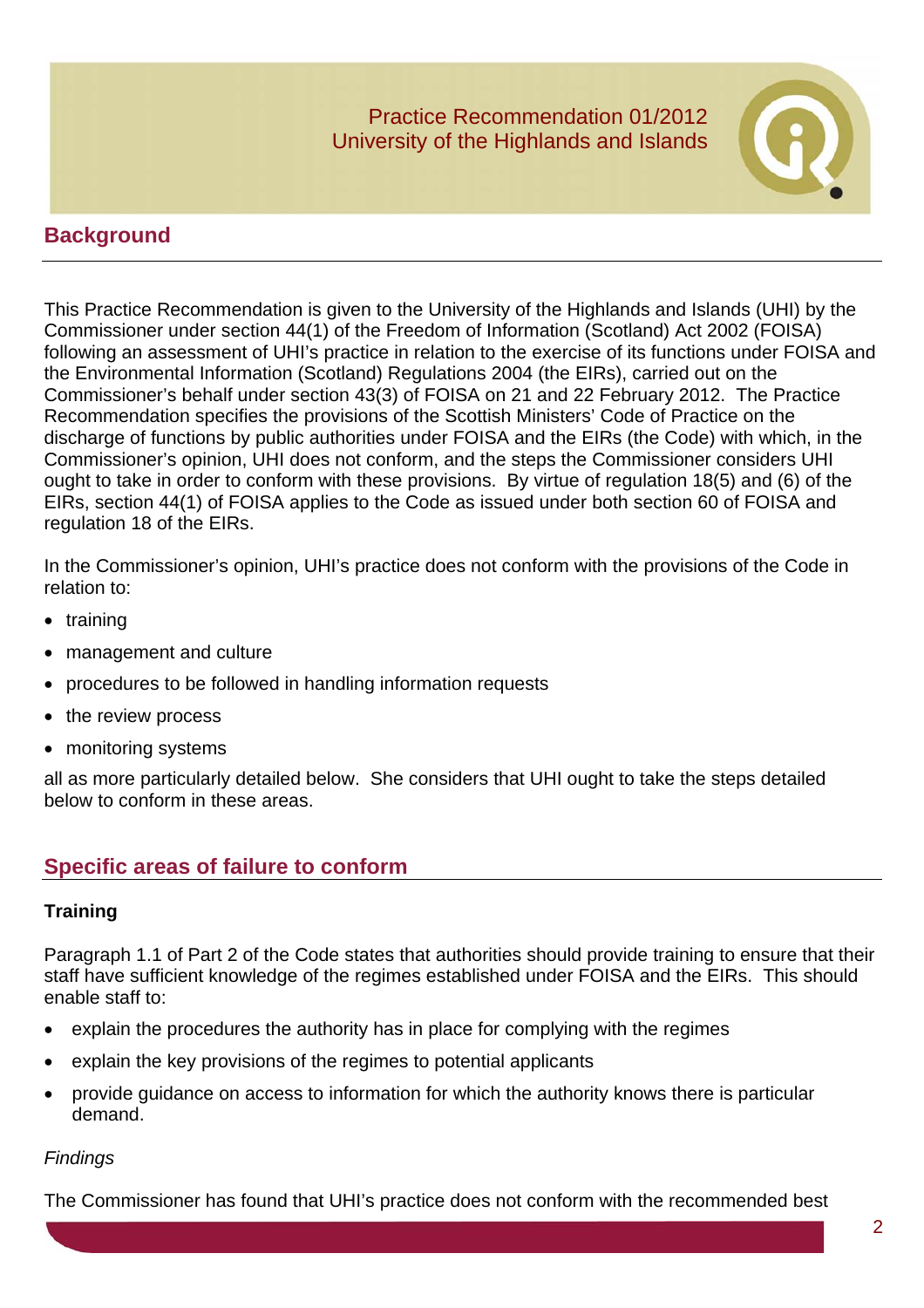

practice in this area, in that only the most elementary training on the regimes is provided to staff at present. There is a need for general awareness raising throughout the authority, and for more focused training for those with specific responsibility for dealing with information requests. Particular attention is required in respect of the identification of environmental information and the appropriate handling of requests under the EIRs, while specific training is also required for those officers who may be called upon to carry out reviews.

## *Steps to be taken*

UHI is recommended to secure the provision of:

- general awareness training throughout the authority in relation to its obligations under FOISA, the EIRs and the relevant Codes of Practice, to ensure that all staff can both identify requests and pass them on to the appropriate person to deal with
- in-depth training for those with specific responsibility for dealing with information requests, to impart a working knowledge of the EIRs and a more comprehensive understanding of FOISA
- specific training for those members of staff who may be called upon to carry out reviews, to ensure that they can conduct a robust and independent review in line with the requirements of FOISA, the EIRs and the Code.

All training should be completed within six months from the date of this Practice Recommendation.

# **Management and culture**

Paragraph 1.1 of Part 2 of the Code also states that authorities should establish responsibility at a senior level for ensuring compliance with the regimes established under FOISA and the EIRs, and creating a culture supportive of the public's right to know. The Commissioner considers it central to the establishment of such a culture – and thus a corollary of this element of best practice – that relevant roles and responsibilities (including those for dealing with reviews) are defined clearly.

# *Findings*

The Commissioner has found that UHI's practice does not conform with the recommended best practice in this area, in that to date it has not formalised its administrative arrangements – in particular, the definition and allocation of roles and responsibilities – associated with dealing with information requests. She finds it to be of particular concern that UHI has not identified specific member(s) of staff to carry out reviews.

# *Steps to be taken*

UHI is recommended to take immediate action to ensure that roles and responsibilities for dealing with information requests, including adequate provision for dealing with reviews, are clearly defined within the authority. UHI should be able to demonstrate that this has been done within one month from the date of this Practice Recommendation.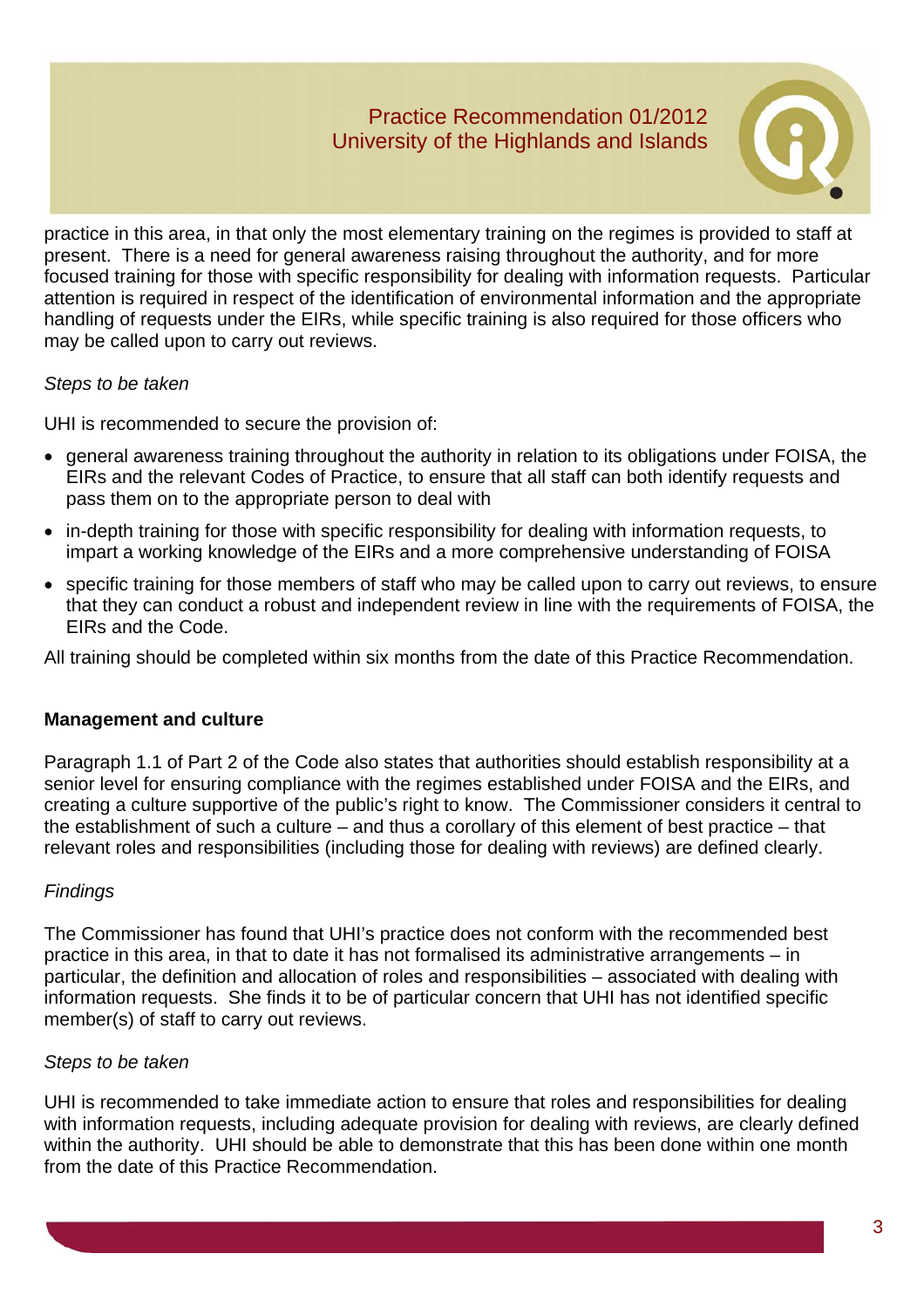

## **Procedures to be followed in handling information requests**

As indicated above, paragraph 1.1 of Part 2 of the Code states that an authority's staff should be able to explain the procedures the authority has in place for complying with the regimes. Paragraph 1.2 states that authorities should publish guidance, the matters to be covered by such guidance including the procedure the authority will follow in handling an information request. Clearly, both of these recommendations presuppose that best practice requires an authority to have such procedures in place.

#### *Findings*

The Commissioner has found that UHI's practice does not conform with the recommended best practice in this area, in that it has no documented policy or procedures in place for dealing with information requests.

#### *Steps to be taken*

UHI is recommended to develop a robust policy and supporting procedures for dealing with requests under FOISA and the EIRs, taking into consideration all the recommendations contained in its own internal audit report on these matters and the Commissioner's assessment report. These should identify clearly the chain of responsibility for dealing with requests at all stages in the process. UHI should be able to demonstrate that they are approved and in operation within six months from the date of this Practice Recommendation.

# **The review process**

Paragraph 5.4 of Part 2 of the Code emphasises the importance of authorities putting in place appropriate and accessible procedures for handling reviews. It goes on to state that these procedures should:

- be fair and impartial
- enable the matter to be considered afresh, allowing different decisions to be taken if appropriate
- be straightforward and capable of producing a determination promptly
- provide for the review to be handled, where practicable, by staff who were not involved in the original decision
- provide for records to be kept of each review carried out, to allow the authority to learn from any good or bad practice identified and take prompt action to prevent the recurrence of any procedural errors.

#### *Findings*

The Commissioner has found that UHI's practice does not conform with the recommended best practice in this area, in that it has no documented procedure in place for dealing with reviews.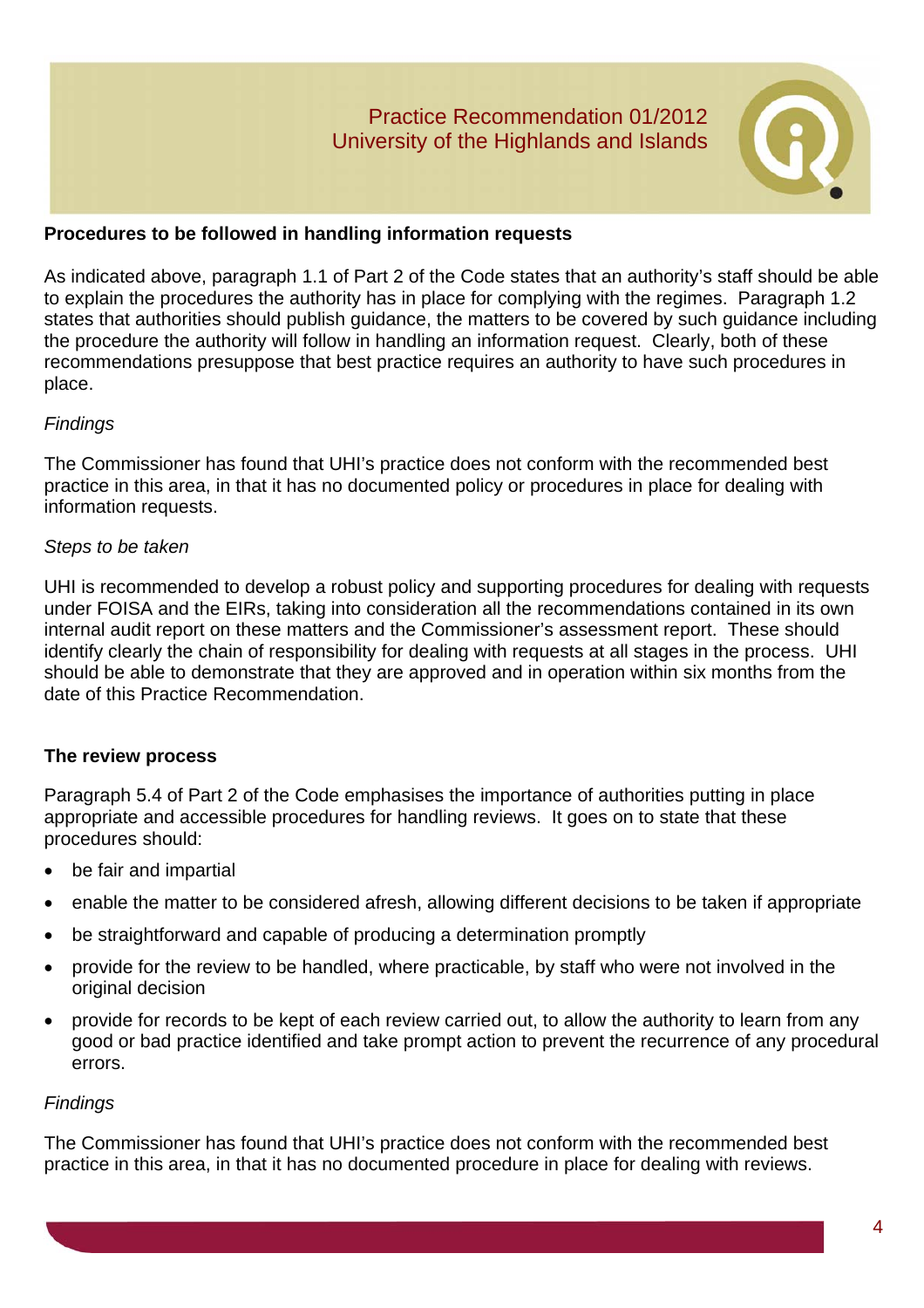

*Steps to be taken* 

UHI is recommended to develop a documented review procedure, in line with paragraph 5.4. UHI should be able to demonstrate that this is approved and in operation within three months from the date of this Practice Recommendation.

## **Monitoring systems**

Paragraph 6.1 of Part 2 of the Code provides guidance on the information authorities should collect and record on their handling of information requests. While acknowledging that it is for each authority to determine what information it can most usefully record, it is expected that the authority will satisfying itself it is complying with the law (and is able to demonstrate this). It states that monitoring activities should be proportionate to the volume of requests handled by the authority (and it may be disproportionate to monitor all routine requests handled regularly), but should include collecting information about:

- the number of requests received and whether they fall under FOISA or the EIRs
- the proportion of requests handled within statutory timescales (and possibly the length of time taken to respond to overdue requests)
- the number of requests which have been refused and the reasons for refusal
- the number of times a fee has been charged
- the number of reviews carried out and the outcomes of such reviews
- the number of cases appealed to the Commissioner and the outcomes of such appeals.

Finally, the paragraph states that authorities (particularly if they are large or geographically dispersed) should consider developing a tracking system to monitor the progress of current requests, ensure deadlines are met and ensure consistent handling. In the light of experience, it is the Commissioner's view that, with the exception of those dealing with only a negligible number of requests annually, it is not possible for an authority to meet either the expectations of paragraph 6.1, or its statutory obligations for dealing with requests under FOISA and the EIRs, without having robust logging, tracking and monitoring systems in place for this purpose.

#### *Findings*

The Commissioner has found that UHI's practice does not conform with the recommended best practice in this area, in that it does not have robust, reliable or coherent systems in place for logging, tracking and monitoring its handling of information requests.

#### *Steps to be taken:*

UHI is recommended to put in place robust logging, tracking and monitoring systems to ensure that it can manage and report on its handling of requests for information (including requests for review) effectively. This should include provision for the structured retention of all documentation relating to individual cases, enabling the identification of final versions of any communications issued by UHI,